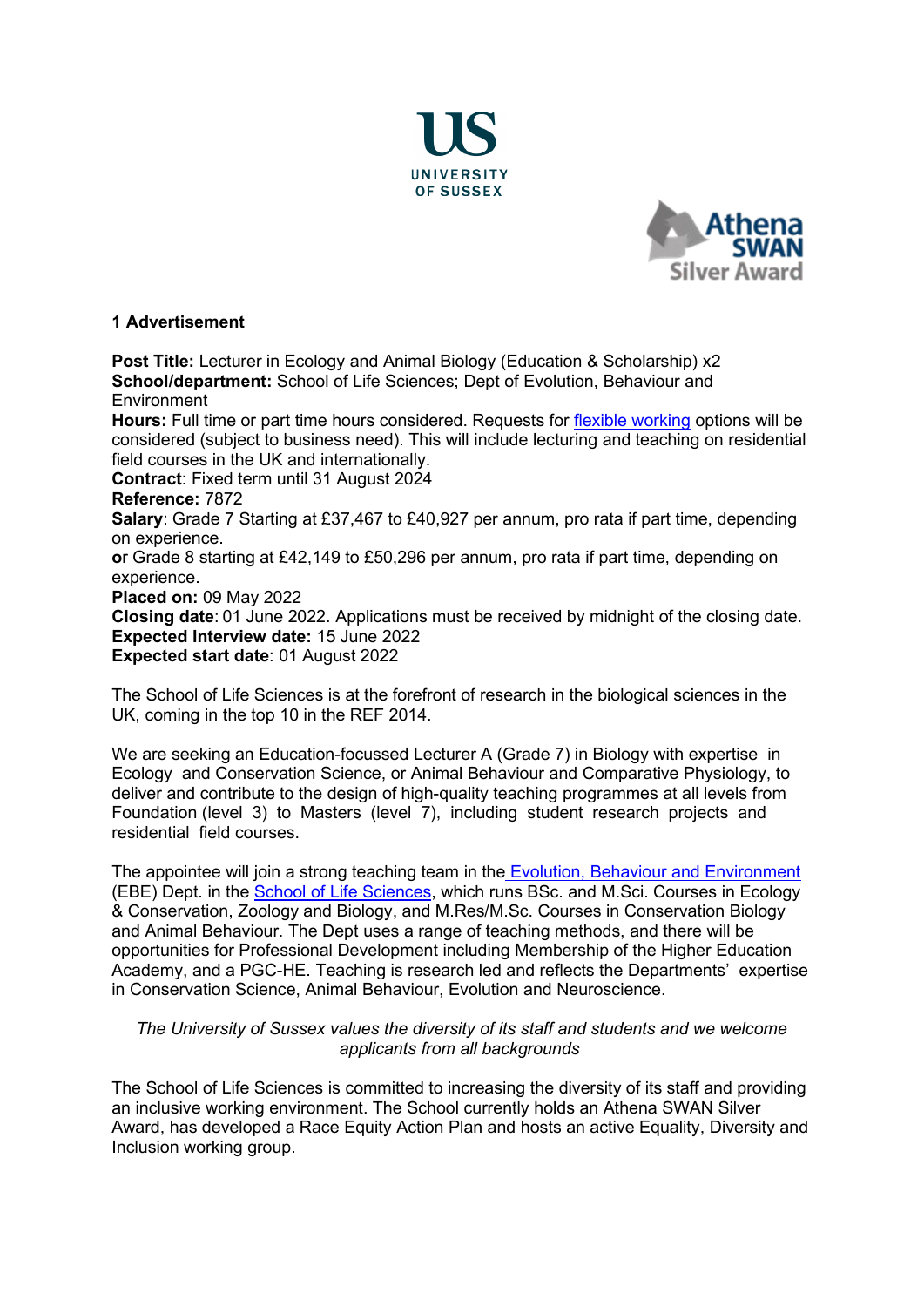Applications are particularly welcomed from Black and minority ethnic candidates, and women, trans and non-binary candidates, who are under-represented in the School of Life Sciences.

Applications to posts from candidates who wish to work part-time or as job-sharers are welcome.

The University offers various schemes to provide real benefits to parents, these can be found at [Family Friendly Policies](http://www.sussex.ac.uk/humanresources/personnel/familyfriendlypolicies) 

*Potential candidates are strongly encouraged to make informal contact with Daniel Osorio [\(d.osorio@sussex.ac.uk;](mailto:d.osorio@sussex.ac.uk) he;him) before applying.*

*Applications should be accompanied by a full CV, a statement of research interests and aspirations (not more than 4 pages), and the names of three academic referees.* 

For full details and how to apply see our [vacancies page](http://www.sussex.ac.uk/about/jobs) 

# 2. **The School of Life Sciences**

The [School of Life Sciences](http://www.sussex.ac.uk/lifesci/) has a mission statement *to enhance human health and environmental sustainability, through research, education and knowledge exchange.* It undertakes research, teaching and engagement across a wide range of the Life Sciences, from Chemistry through a range of biological and medically-related areas to Conservation Biology. The breadth and depth of cutting-edge research and innovative teaching practice requires a diverse community who work across boundaries to deliver excellence.

The School is the largest in the University in terms of research activity, with an annual research income of c£16m, and is one of the largest in terms of student and staff population: The School has a teaching and research faculty of around 100, over 200 research fellows and technicians, and an administrative team of around 25. We aim to develop scientists that are able to connect with global issues and develop innovative solutions to the challenges that face the planet.

Academics within the School of Life Sciences apply their [research](http://www.sussex.ac.uk/lifesci/research) to create impact in areas as diverse as addressing neurodegenerative diseases, saving endangered species, fostering sustainable agriculture and developing diagnostics for cancer and rare diseases. In the most recent Research Excellence Framework (REF2014), more than 96% of the School's research was rated as 'world leading', 'internationally excellent' or 'internationally recognised', putting us above many Russell Group institutions. As part of our research impact, we have developed relationships with business, policy and community partners. Our vibrant post-graduate research community is made up of around 180 PhD students and they are key to our success, undertaking cutting-edge research across all of our areas of interest in the Life Sciences.

Research in the School of Life Sciences is structured into [six collaborative Subject Groups,](http://www.sussex.ac.uk/lifesci/) led by a Subject Chair who is a leader in their field. These are *Biochemistry & Biomedicine, Genome Damage and Stability Centre, Neuroscience, Evolution, Behaviour & Environment, Sussex Drug Discovery Centre* and *Chemistry.* The Head of School (Professor Sarah Guthrie) leads the Head of School Executive, which includes two Deputy Heads of School (one focussed on research, the other on education), the School Administrator and the Director of Technical Services. Wider School organisation and administration is overseen by the School Management Committee, which includes the Subject Chairs and others in Directorship roles.

The School's teaching is firmly based on our research excellence and offers students an intellectually stimulating yet supportive experience, with opportunities for personal research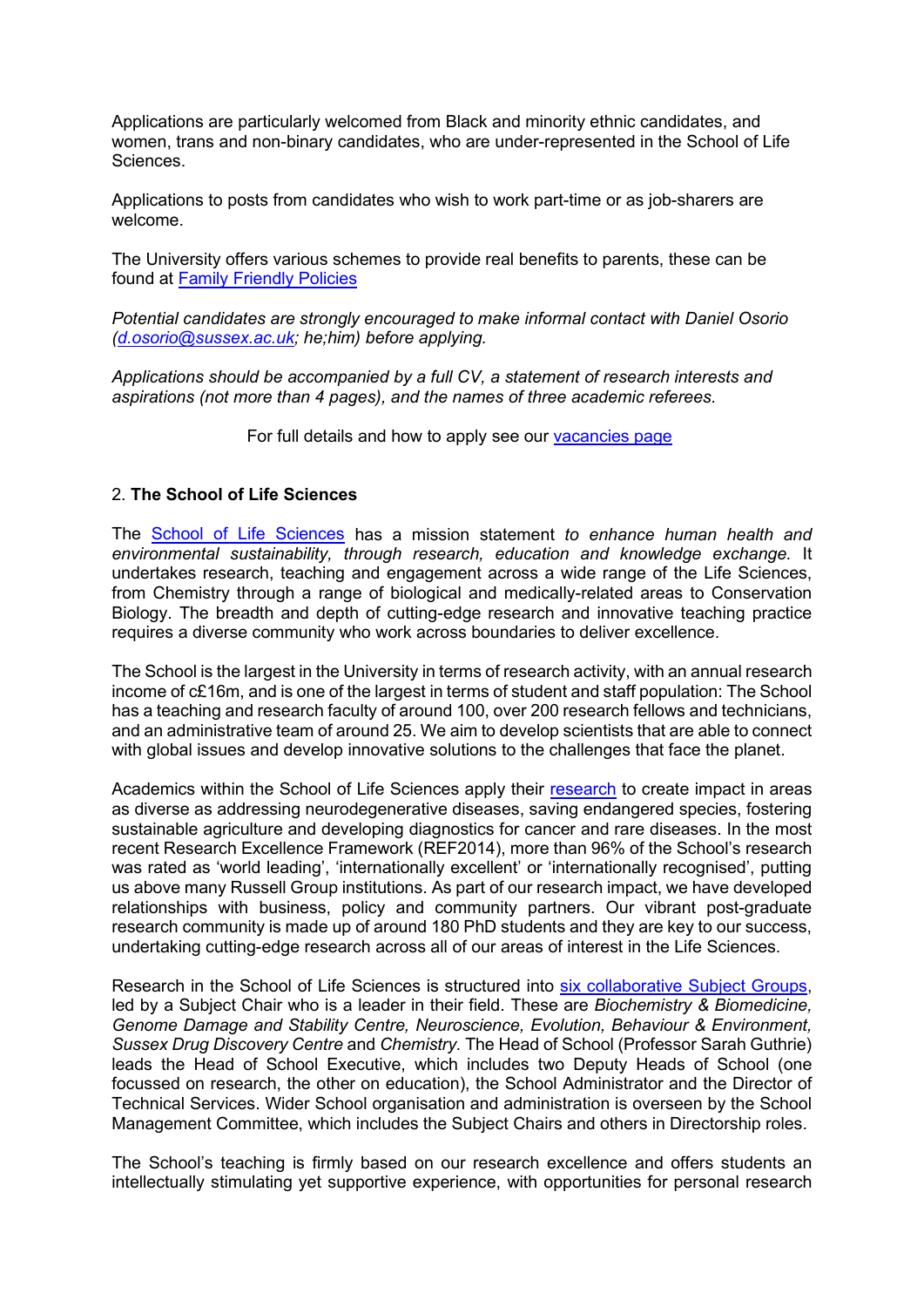experience and use of modern technology to enhance learning. The School has a population of around 1650 undergraduates studying a [range of subjects](http://www.sussex.ac.uk/lifesci/ugstudy) across the School's expertise. For each degree we offer a 3-year BSc and a 4-year integrated Masters (MSci or MChem). We also offer a Life Sciences Foundation Year, which is ideally suited for students whose Alevel (or equivalent) qualifications don't meet the requirements for direct entry on to our BSc/MSci degrees. We have a population of around 85 postgraduate taught students undertaking [MSc or MRes courses](http://www.sussex.ac.uk/lifesci/pgstudy) across our subject expertise.

The School is committed to the [University's core values](https://www.sussex.ac.uk/strategy/) of kindness, integrity, inclusion, collaboration and courage. The Equality, Diversity and Inclusion Committee (with representation on the School Management Committee) promotes and encourages our values across the School, [championing initiatives](http://www.sussex.ac.uk/lifesci/equality-diversity-and-inclusion/) that meet the [University's goals](https://www.sussex.ac.uk/equalities/strategy) of being Equal, Diverse, Accessible and Flexible. We currently hold an Athena SWAN Silver Award and have a BAME Awarding Gap Committee who closely liaise with the University's Race Equality Charter committee. The School also hosts a wellbeing room and a multi-faith prayer room within its estate and the University supports the [Trans Rights are Human Rights](https://www.sussex.ac.uk/news/university?id=52962) UK initiative. We believe that equality, diversity and inclusion is everyone's business and aim to provide a friendly and supportive environment for all who work, study and visit the School of Life Sciences.

Page Break

**3. Please add the Job Description and Person Specification**

# **CORE JOB DESCRIPTION**

**Job Title: Lecturer in Organismal Biology or Ecology and Conservation**

**Grade: Lecturer (Education and Scholarship), Grade 7-8**

**School: Life Sciences**

**Location: John Maynard Smith building**

**Responsible to: Head of School**

**Direct reports: n/a**

\_\_\_

**Key contacts: Students, other members of Faculty within the School and University, School Officers, academics in the field in other institutions.**

**Role Description This is a career-grade teaching position. Post-holders will be expected to take full responsibility for the design, management and delivery of their own teaching. They will also be expected to provide support and guidance to less experienced members of staff.**

# **PRINCIPAL ACCOUNTABILITIES**

1. To design and deliver high-quality teaching programmes that are attractive to students.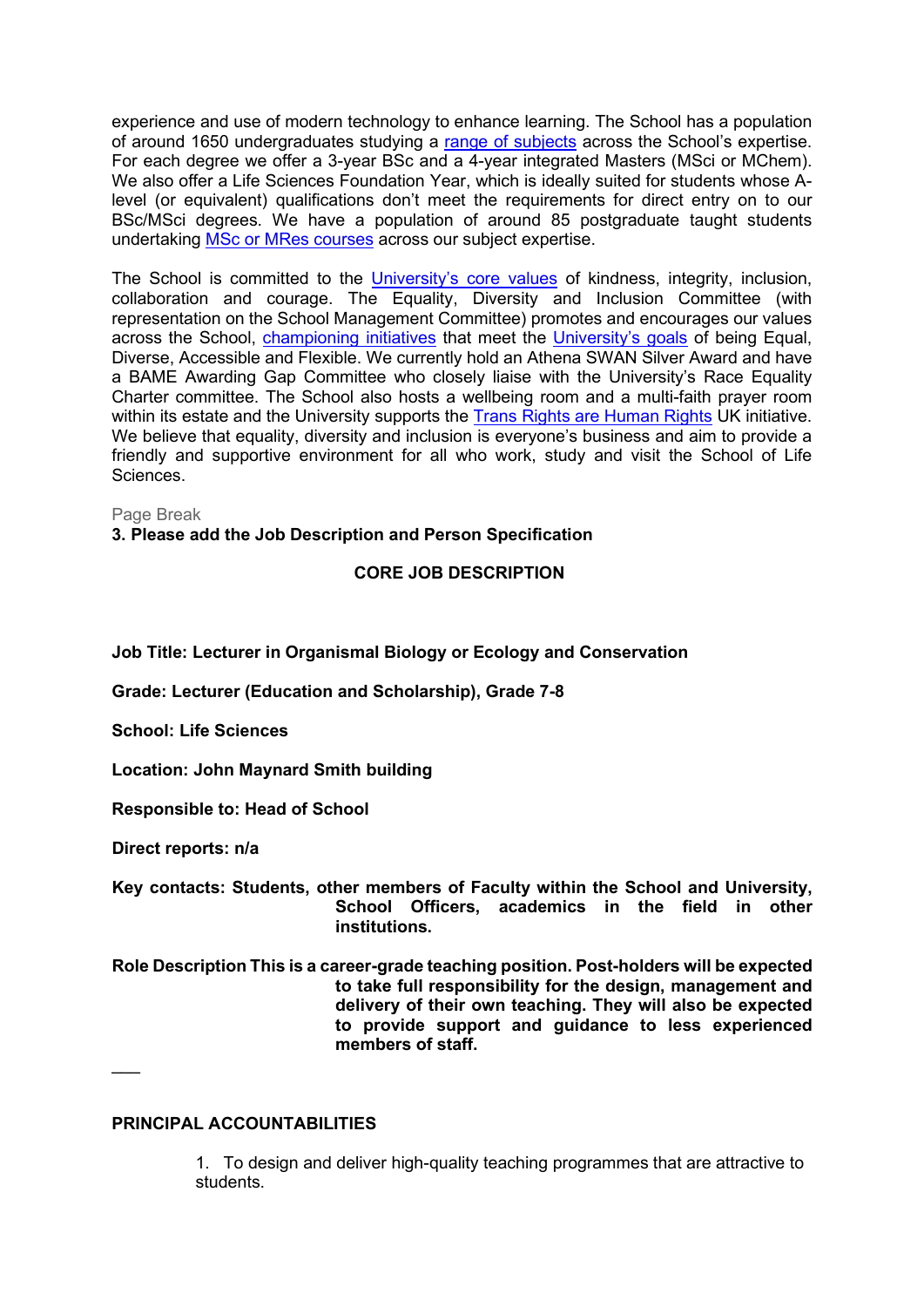2. To contribute fully to the School and University by playing a significant role in working groups, committees, and other School and University activities.

## **KEY RESPONSIBILITIES**

#### 2. **Teaching & Student Support**

1. Engage in the planning, delivery and assessment of innovative high-quality undergraduate and postgraduate teaching, in liaison with the relevant programme and course convenors.

2. Identify, design, develop and manage new curriculum proposals that are attractive to students.

3. Develop high-quality inclusive teaching materials, methods and approaches, take responsibility for their quality, and ensure that they meet defined learning objectives.

4. Ensure that teaching materials remain up-to-date and relevant, incorporating advances in the subject area into the course of study, and utilising appropriate technology.

5. Set, mark, and assess coursework and examinations; select appropriate assessment instruments and assessment criteria, and provide constructive and comprehensive feedback to students.

6. Undertake continuous professional development to maintain an understanding of appropriate pedagogy in the subject area.

7. Supervise the work of undergraduate and taught postgraduate students, providing advice on study skills.

8. Contribute to the accreditation of courses and quality-control processes.

9. Undertake and complete administrative duties required in the professional delivery of teaching.

10. Undertake academic advising duties, and provide first-line support for sensitive issues, referring on as appropriate to services providing further assistance.

11. Adopt an approachable and accessible attitude towards students, offering office hours, informal advice etc.

12. Supervise student projects, practical work and, where appropriate, placements.

13. Supervise the work of others, and co-ordinate work to ensure modules are delivered to the required standards.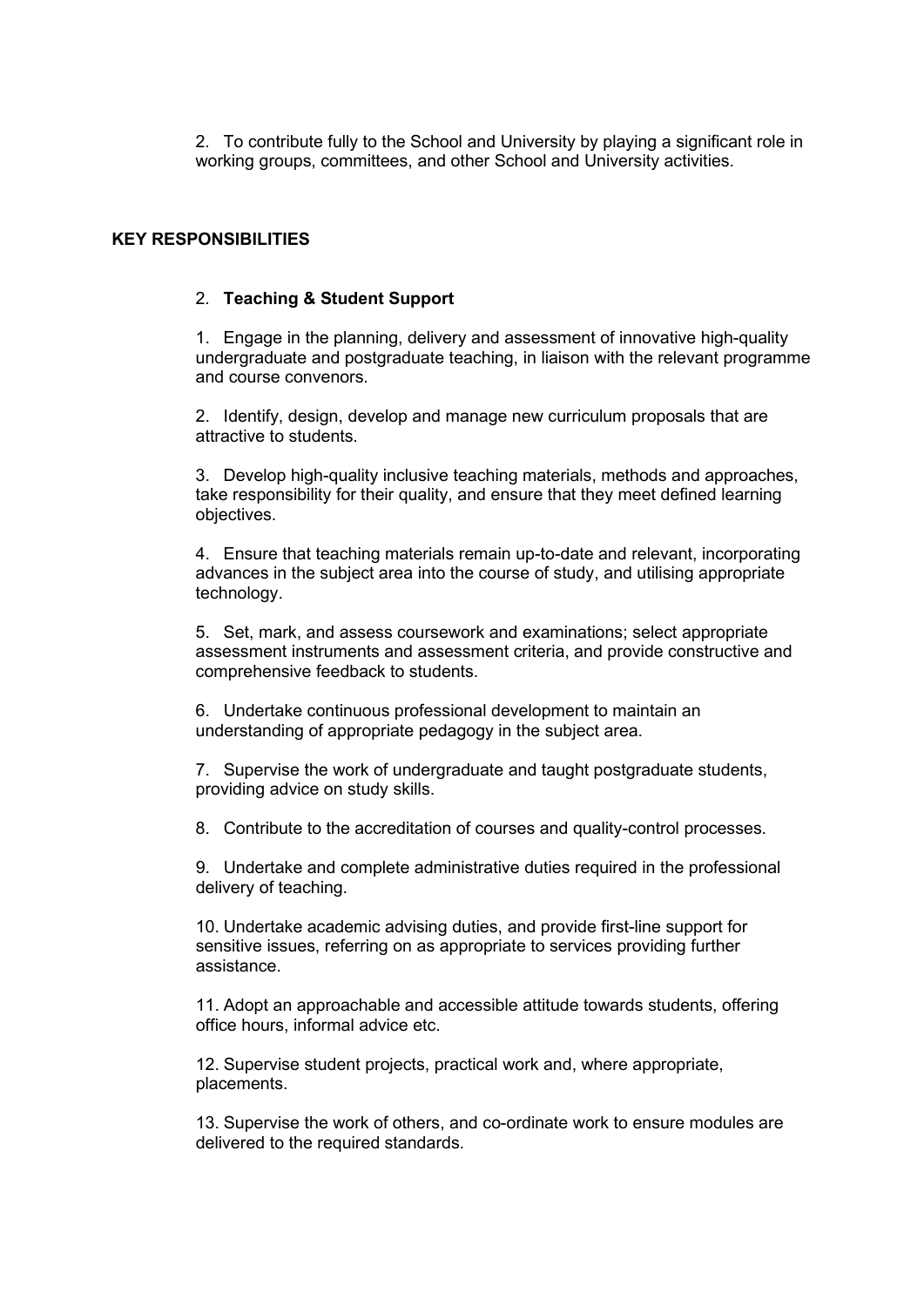# 1. **Scholarship & Enterprise**

1. Actively build internal and external contacts, and play a key role in internal networks and relevant external networks in order to, for example, identify sources of funding, secure student placements, and build relationships for future activities.

2. Contribute to a relevant national professional body or recognised events.

3. Continually update knowledge and understanding in field or specialism, and engage in continuous professional development.

4. Engage in subject, professional and pedagogic research as required to support education activities

5. Extend, transform and apply knowledge acquired from scholarship to education and appropriate external activities

6. Conduct individual or collaborative scholarly projects

7. Develop and produce learning materials and disseminate the results of scholarly activity

# 2. **Contribution to School & University**

1. Attend and contribute to School meetings.

2. Engage in activities beyond day-to-day teaching duties, for example

Admissions Days. Assist with undergraduate and postgraduate recruitment.

3. Undertake an administrative or organisational role within the School e.g. Library Representative, Year Tutor or personal academic tutoring.

4. Play a key role in School or University working groups or committees, as required.

5. Advise and provide support to less experienced colleagues.

Conduct risk assessments, and take responsibility for the health and safety of others, if required.

6. Undertake additional administrative duties, such as time-tabling, examinations, assessment of progress and student attendance, as required by the Head of School.

# 4. **Role-specific duties**

1. Develop and supervise innovative and sustainable final year research projects, for example those including practical work that will be run for groups of students in our teaching laboratory.

2. Work effectively with other teaching, research and technical staff, especially in the development of technical and analysis skills training in our new Year 1 and 2 curricula, and/or taking a lead role in organising Physiology teaching across the School in our new Year 1 curriculum.

3. Contribute to core teaching, in particular in cellular/molecular neuroscience and neurophysiology, via lecture, seminar, small-group and practical formats across a range of modules and levels.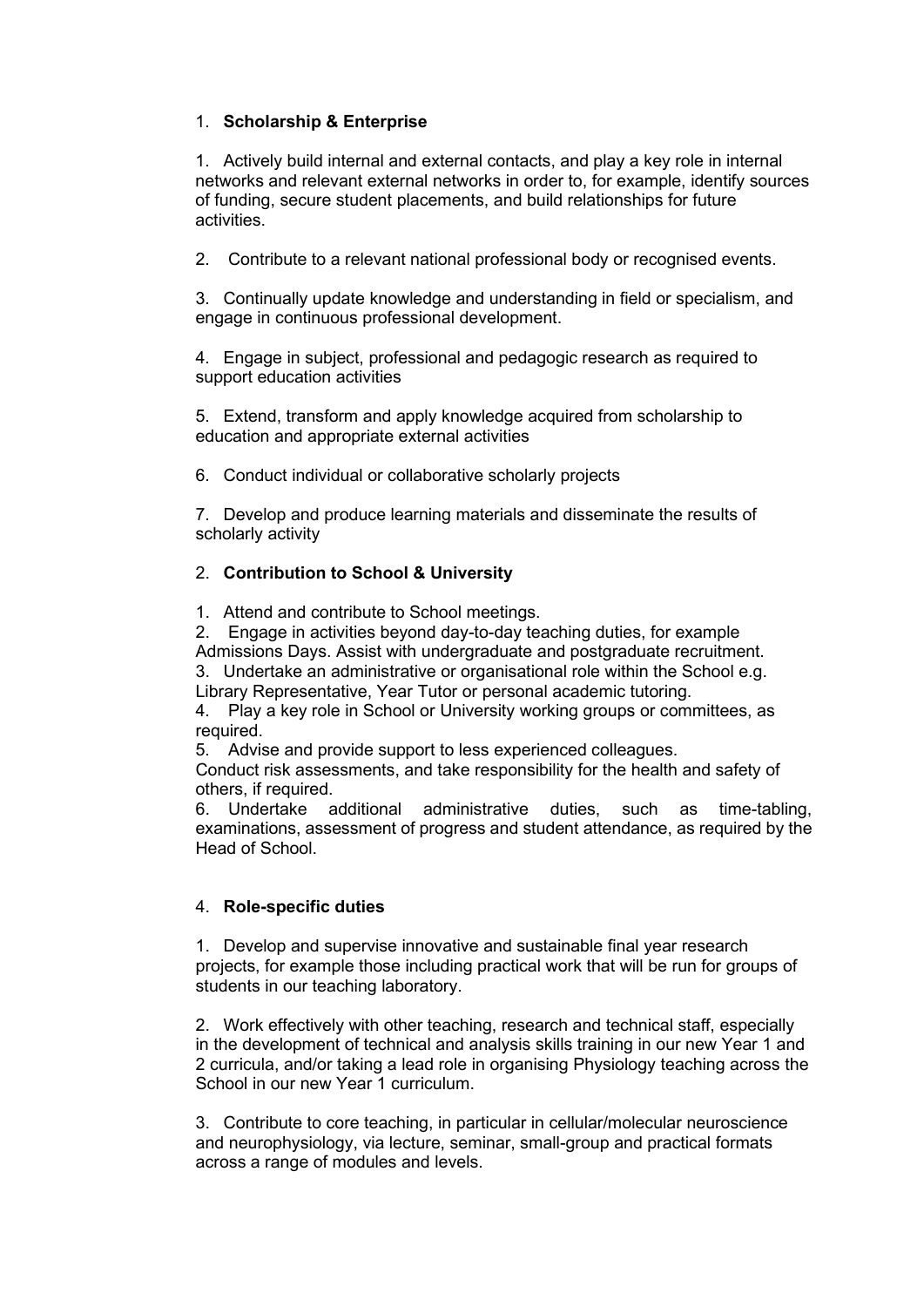4. Play a key role in helping to modernise our approach to student cohort identity and the student experience, advocating for diversity, and graduate employability.

This Job Description sets out current duties of the post that may vary from time to time without changing the general character of the post or level of responsibility entailed.

# **INDICATIVE PERFORMANCE CRITERIA**

1. A record of development of new modules/groups of modules, course or significant components of schemes of study or CPD courses.

2. Proven and sustained track record of successful teaching at the levels appropriate for the post.

3. A high standard of teaching performance as judged by standard evaluation methods.

4. Evidence of using feedback information from a range of sources to improve the student experience.

5. Evidence of using knowledge arising from research and scholarship to enhance teaching and curriculum development.

6. Evidence of engagement in advising students and proactively responding to student problems.

7. Evidence of contributions to a relevant national professional body or recognised event.

8. Evidence of identifying and employing current pedagogic best practice to improve the student experience.

#### **PERSON SPECIFICATION**

# **ESSENTIAL CRITERIA**

1. Normally educated to doctoral level, or other equivalent qualification, or appropriate level of experience, as appropriate to the discipline (see role-specific criteria below).

2. Excellent interpersonal skills, with the ability to engage with students using a variety of different methods.

3. Experience of teaching at undergraduate and taught postgraduate level.

4. Evidence of significant independent contribution to the design and execution of research.